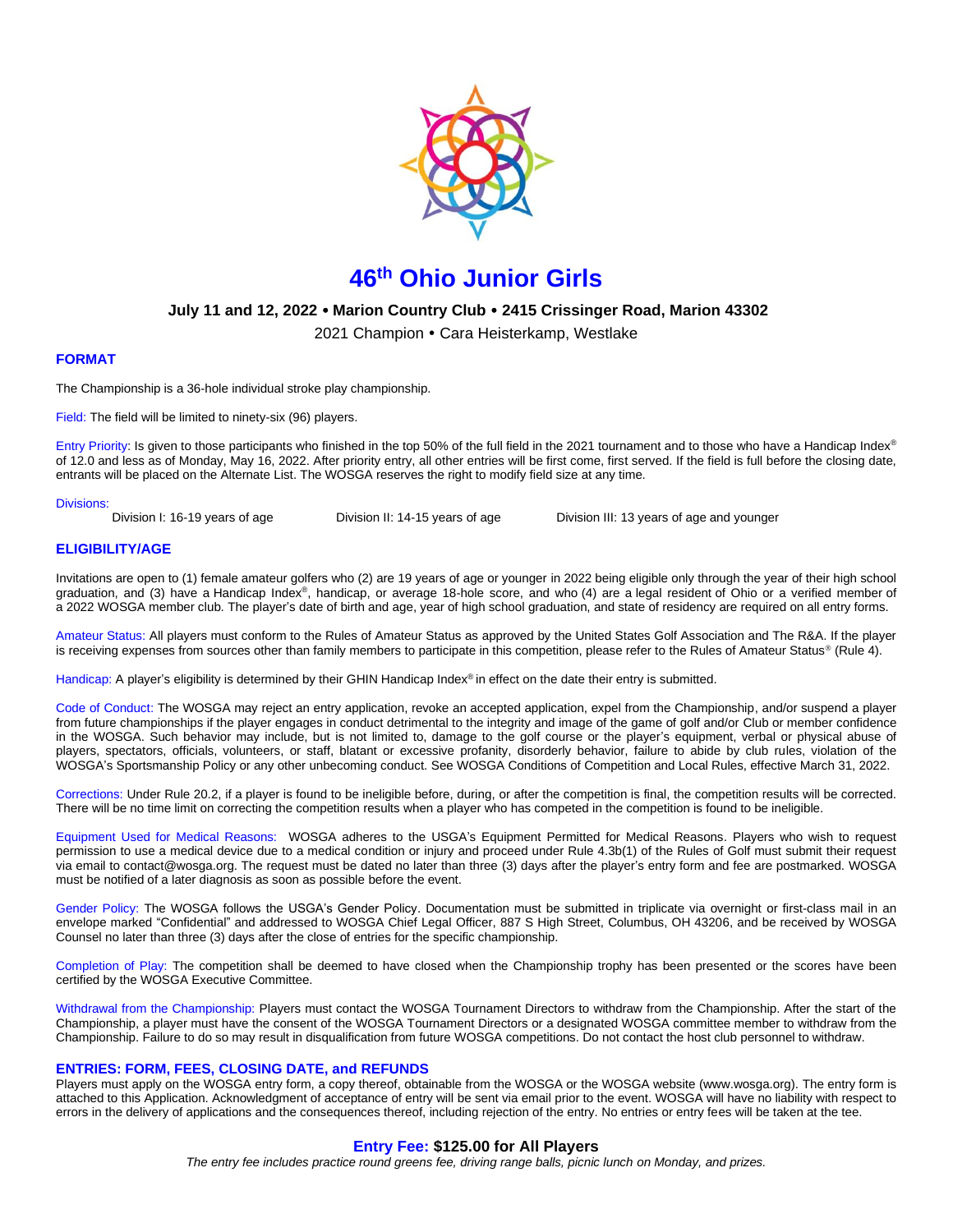# *ENTRY FORMS MUST BE POSTMARKED BY MONDAY, JUNE 27, 2022*

*Entry forms are considered complete when full payment is received by WOSGA. Late applications are not acceptable and will be automatically rejected.*

Refunds: A \$15.00 processing fee is deducted from all refunds. After entries close, the entry fee will be refunded, minus the processing fee, for injury or illness if requested by 11:59 P.M. EST on Tuesday, July 5, 2022. For 2022, refunds will be issued based upon a diagnosis of COVID-19 up to and including Sunday, July 10, 2022. For Covid only, participants must present proof by email to ddesanto@desanto-mcncihols.com for a refund. Any entry fee paid by an alternate with a position on the official Alternate List who is not accepted into the Championship will be refunded in full. Notify the WOSGA Tournament Directors to withdraw from the tournament.

## **SCHEDULE**

The competition is a 36-hole stroke play event.

*Sunday, July 10: Registration between and Practice Rounds - 11:00 A.M and 4:00 P.M*

*Monday, July 11: First Round 18 Holes, Player's Picnic after the Round*

*Tuesday, July 12: Second Round 18 Holes*

*\*Due to weather conditions, tee times may change, and/or the tournament format/length may be modified at the Tournament Directors' discretion. Tee times available on-site or from the Tournament Directors.*

#### **UNFORESEEN CIRCUMSTANCES**

If unforeseen circumstances prohibit tournament play, the WOSGA reserves the right to modify the event's format, duration, and play dates solely at their discretion and without considering the impact on the field. No refunds shall be issued for shortened or modified events due to unforeseen circumstances, including canceled or incomplete rounds or meals.

## **PLAYER'S PICNIC**

The WOSGA invites all players to the Association's 19th Hole Picnic Buffet (players' cost is included in entry) at Marion Country Club on Monday, July 11, 2022. Food will be available at approximately 12:30 P.M. (immediately after play). Players may bring guests at the cost of \$20.00 per guest attending the picnic. The guest fee should accompany this entry.

## **PRIZES**

Prizes are awarded to the overall champion, who is the player with the lowest 36-hole score, regardless of division, the overall runner-up, who has the second-lowest 36-hole score, regardless of division, third place, who has the third-lowest 36-hole score, regardless of division, and Most Improved. The Most Improved Player is awarded to the player whose 2022 36-hole score total compared to their 2021 36-hole score has decreased by the greatest number of strokes. Prizes are awarded to three (3) places in each of the three (3) divisions. Overall winners are not eligible for age division prizes. Winners must pick up their trophies at Marion Country Club. For weather-shortened events or format changes, the prizes presented may be modified.

## **RULES OF GOLF; CONDITIONS OF COMPETITION; SCHEDULES; DECISIONS**

Play will be governed by The Rules of Golf as approved by the United States Golf Association and R&A Rules Limited. Questions will be settled by the on-site Rules Committee or WOSGA Executive Committee, whose decision will be final. WOSGA's Conditions of Competition and Local Rules are in effect and available at https://www.wosga.org/policies. The WOSGA Executive Committee reserves the right to alter any of the Conditions, Local Rules, Provisions, and Schedules herein, available at www.wosga.org, or provided as supplemental information for the Championship.

## **PUBLICITY AND PROMOTION; BROADCASTING**

I understand that the WOSGA or its designees, may record, film, photograph, or otherwise capture my likeness, image, voice, biography, references to me, my quoted statements, and my play in the Championship (the foregoing, together with my name, my "Appearance"). In consideration of the opportunity to participate in the Championship, by submitting this Application, I grant (and/or have the authority to grant to the WOSGA in the case of a parent/guardian of a minor or other authorized representative submitting the Application on my behalf) to the WOSGA, and its licensees, successors and assigns, the perpetual, transferable, assignable, worldwide, royalty-free, irrevocable right to use my Appearance, in whole or in part, in all manner (including exhibition, distribution, reproduction, publication, display, broadcast, transmission or otherwise), and media now known or hereafter invented or discovered, and for any purpose whatsoever. The rights granted herein include, without limitation, the right to use the Appearance, or portions thereof, in promotion of the Championship and future championships through any of the foregoing means of distribution, as well as in the design, manufacture and distribution of merchandise related to the Championship or other championships, that include elements of my Appearance. The WOSGA is not obligated to use my Appearance in any matter, and materials embodying any aspect of my Appearance do not need be submitted to me for approval. I release and discharge the WOSGA, its licensees, successors and assigns from any claims arising from use of my Appearance, including claims for misrepresentation of me, my character, or my person by any means. As between the WOSGA and me, the WOSGA shall own all right, title and interest, including the copyright(s), in and to any works created by the WOSGA, its licensees, successors and assigns, that include all or a portion of my Appearance. This grant shall be binding on my heirs, executors, administrators and assigns, and the successors and assigns of the WOSGA. I hereby waive all privacy, publicity, defamation, libel, and proprietary rights relating to the Appearance as used by the WOSGA in conjunction with these terms Players are required to cooperate with representatives of the media; however, no pre-Championship activities outside of those activities which are part of the Championship will be required. Authorized representatives of the media will not interfere with the player's Championship play in an unreasonable manner.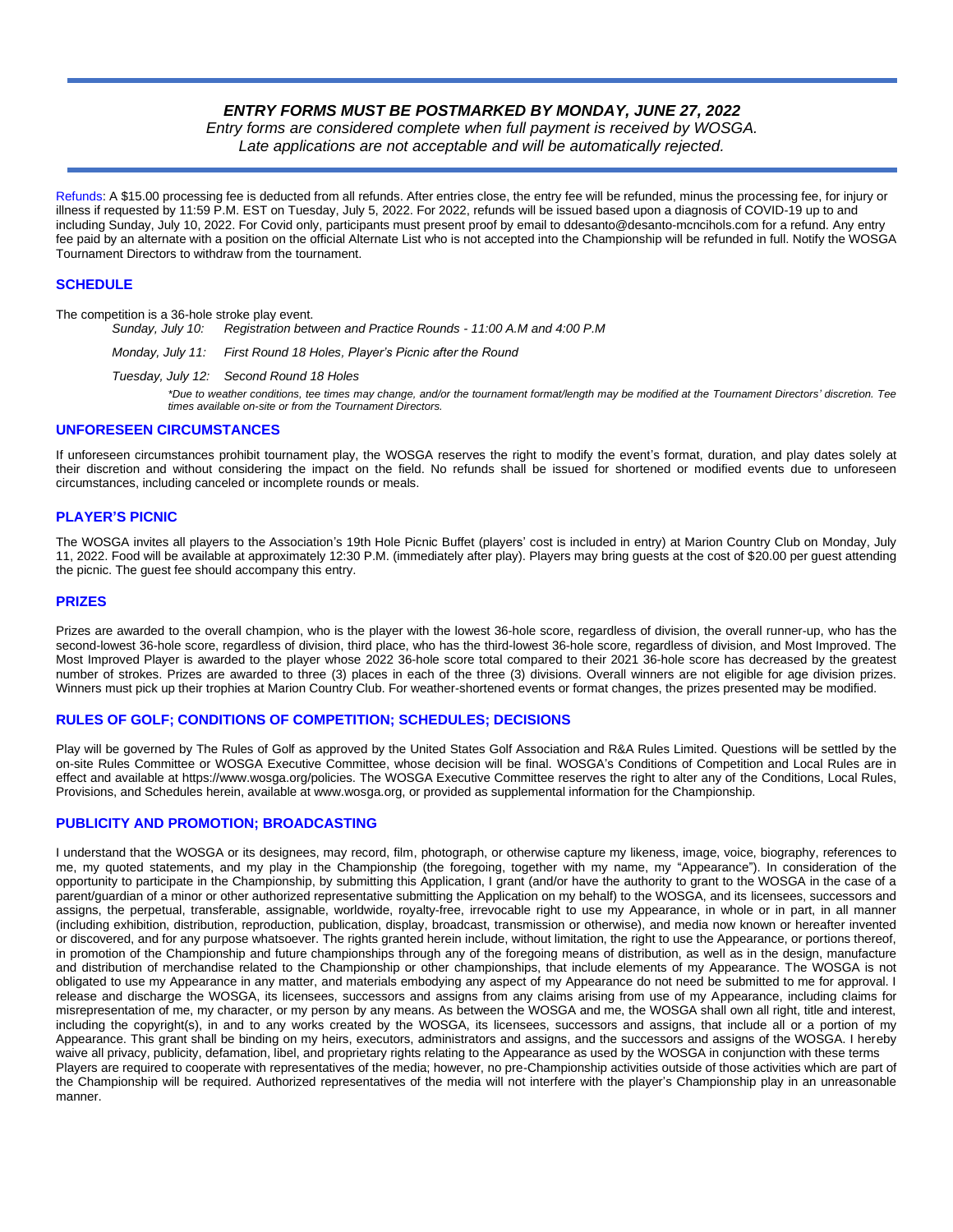# **ON-SITE REGISTRATION**

Players must register for the Championship by registering in person at Marion Country Club between 10:00 A.M. and 4:00 P.M. on Sunday, July 10, 2022, or if the player cannot register in person, they must call and speak to Laurie Keller (724) 272-8448. DO NOT LEAVE A MESSAGE WITH PRO SHOP STAFF. Place in the field may be forfeited by a player from whom no word is received by 4:00 P.M. on Sunday, July 10, 2022.

#### **PRACTICE PRIVILEGES**

Players are permitted one practice round. Practice round times have been reserved on Sunday, July 10, 2022, between 11:00 A.M. and 4:00 P.M. Please call the pro shop (740) 387-8575 after Sunday, June 26, 2022, to schedule your practice round. Players may ride in carts during the practice round only and for an additional fee; please check with Marion Country Club for the cart fee. Parents may not play during the practice round. For those living within a 60-mile radius of the club, a practice round may be arranged two weeks before the tournament. All players are responsible for scheduling their practice rounds.

#### **AUTOMOTIVE TRANSPORTATION; WALKING**

Contestants may carry their clubs or use a pull cart during a stipulated round. Players shall not ride on any form of transportation during a stipulated round unless authorized by the WOSGA Executive Committee. The player is prohibited from using a caddie during the stipulated round.

#### **SPECTATORS/PARENTS**

During a stipulated round, spectators and/or parents are not permitted to converse with contestants or provide advice, must keep a distance of at least one-half (1/<sub>2</sub>) a hole ahead any contestant they are following, and may not talk with a contestant until after their scorecard is signed and attested, except in the case of an emergency. Parents/spectators shall not help with rulings. Penalty for breach of Condition: *2-stroke penalty per occurrence.* It is the responsibility of each contestant to enforce this restriction.

## **DRESS CODE**

Players shall abide by the host club's dress code. Failure to do so may result in a player's inability to be present on the property, which may lead to disqualification.

#### **FOOTWEAR**

It is a condition of the competition that shoes with traditionally-designed spikes (regardless of composition, *i.e*., ceramic, plastic, etc.) or spikes, regardless of design, comprised either entirely or partially of metal are prohibited. Penalty for breach of this condition is disqualification.

#### **TIES**

In the event of a tie of the lowest score for the Championship, the winner shall be determined immediately by a sudden death playoff starting on hole #1. In the event of a tie of the lowest score in Division I. II, or III, and all other ties, the winner shall be determined immediately by matching scorecards determining the winner based on the score for the last nine holes, last six holes, last three holes and finally the 18th hole. If there is still a tie, then the last six holes, three holes and final hole of the first nine holes will be considered in turn. If this process does not result in a winner, the winner will be chosen by chance (such as tossing a coin). If a multi-tee start is used, then the last nine holes, last six holes, etc." are holes 10-18, 13-18, etc. If the round is less than 18 holes, the number of holes used in matching scores may be adjusted.

#### **SUBSTITUTIONS; ALTERNATE'S LIST**

If a player withdraws before or on the first day of the Championship before playing their first stroke, substitution is allowable. The WOSGA shall maintain a list of alternates (Alternate's List). Vacancies in the field will be offered to an alternate in order entries were received. Any tie for the last spot in the field by an alternate will be settled by chance (drawing of the lot). WOSGA reserves the right to modify the selection process at any time.

#### **ACCEPTANCE INTO THE CHAMPIONSHIP**

WOSGA may reject, at their discretion, an entry application, revoke an accepted application, expel from the Championship, or suspend a player from future championships for any reason including, improper withdrawal from the Championship, failure to provide requested information such as proof of your state of residency or club affiliation, or unbecoming conduct. See WOSGA *Conditions of Competition and Local Rules*, effective March 1, 2022. All entries are subject to acceptance by the WOSGA. WOSGA may reject an entry without reason and shall not be required by the applicant to provide a cause.

## **PAYMENT; FOOD SERVICE**

Marion Country Club will accept cash or credit card for other goods and services not included in the Championship's entry fee. No personal checks or reciprocal club charges will be accepted. Players and their guests may purchase food or beverage from the Club during the tournament week.

## **CHAMPIONSHIP CONTACTS**

For questions about the championship, your entry status, or to withdraw contact Nancy Noble at (419) 651-3000 or via email at nobleone@zoominternet.net or Laurie Keller at (724) 272-8448 or via email at lkeller40@yahoo.com. The Ohio Junior Girls is hosted by the Women's Ohio State Golf Association (WOSGA). Visit our webpage www.wosga.org.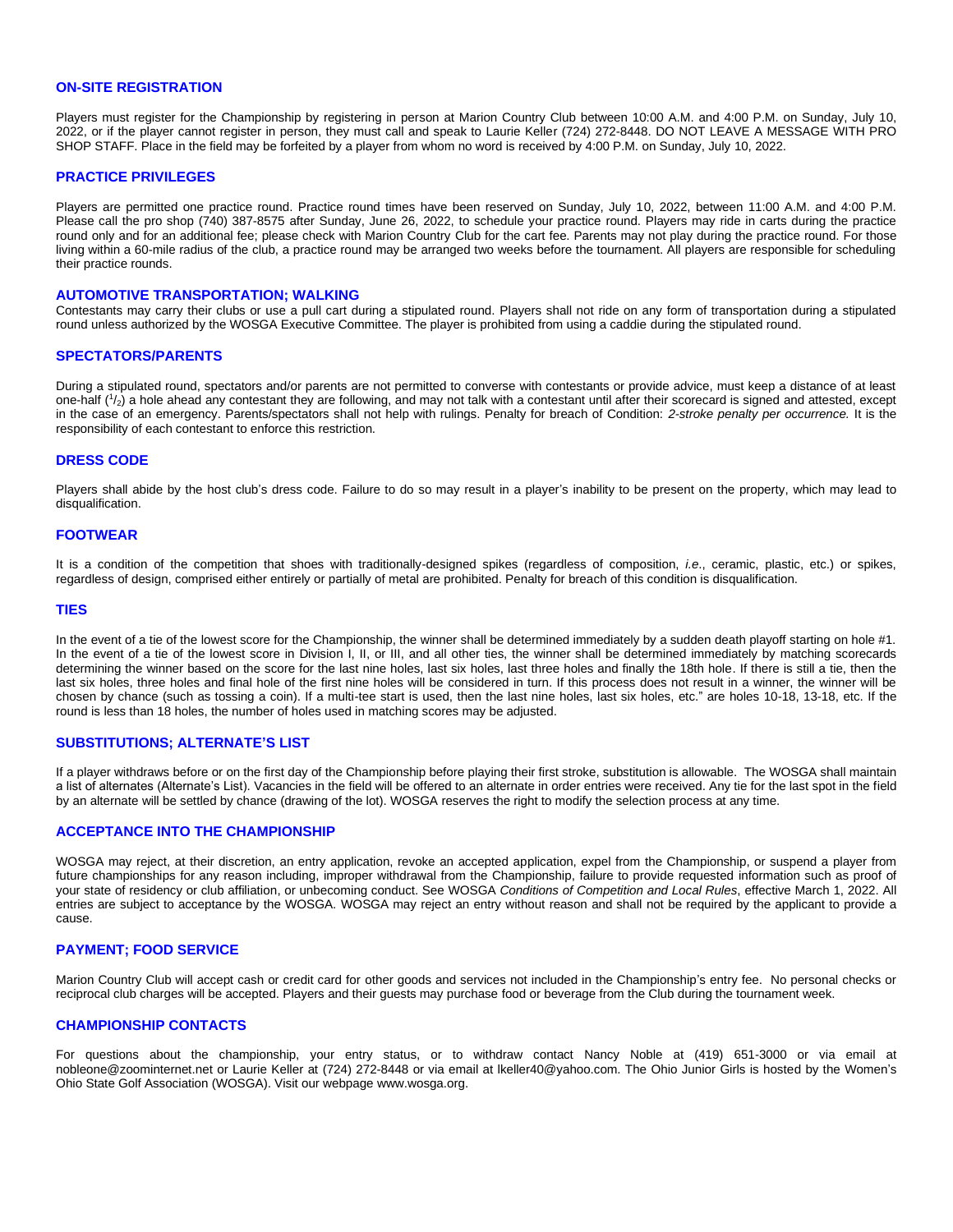## **NOTICE REGARDING COVID**

WOSGA is undertaking all possible measures to limit the exposure of players to COVID-19. Each player is responsible for understanding and complying with any travel restrictions and quarantine requirements and recommendations before registering for a specific championship and at the time of the competition. Please familiarize yourself with the requirements and guidelines for any county you may be traveling to or from.

Site Protocols Due to the COVID-19 Pandemic:

The WOSGA may implement one or more of the following protocols at a Championship to safely conduct the event for all players and volunteers.

- Limited or no practice rounds due to local/state regulations or host facility regulations.
- Temperature check and/or screening questions upon arrival at the host club.
- Social distancing may be required.
- A specified arrival time and/or limited use or no use of the practice facility before starting your round and after play.
- Single carts requests may require additional costs incurred by the player not included in the entry fee.
- Spectators may be prohibited or limited.
- Bottled water and Food & Beverage may not be available.
- Limited or no access to clubhouse or locker room.
- Electronic distribution of paperwork such as local rules, notice to players, etc.
- Not providing hole location sheets.
- Verbal confirmation of scores; not requiring scorecards to be signed.
- Requesting players to use rules apps or document rulings during play.
- A local rule for disturbed areas in bunkers where the use of bunker rakes may be prohibited.
- Require the flagstick to remain in the hole or prohibit touching the flagstick.
- Modifications to the hole such as a PVC insert or pool noodle.
- Follow all rules and regulations of the Host Club.

Players and spectators attending may be required to wear a mask in public areas, at registration, at the starting tee, in the scoring area, and any other areas dictated by the WOSGA. Players and spectators may also be required to sign a waiver as dictated by the WOSGA.

Failure to adhere to guidelines published by the WOSGA conducting the Championship may result in the withdrawal of the players' entry and removal from the course. Withdrawal fees or loss of entry fee will apply, dependent on the situation.

All players accepted into the field will be required to follow all mitigation measures implemented by WOSGA concerning COVID-19. These requirements are a Condition of Competition for all players. In particular, players and others attending a WOSGA championship may be required to follow on-site protocols established by the WOSGA and comply with limitations set by the WOSGA on allowing guests at the tournament.